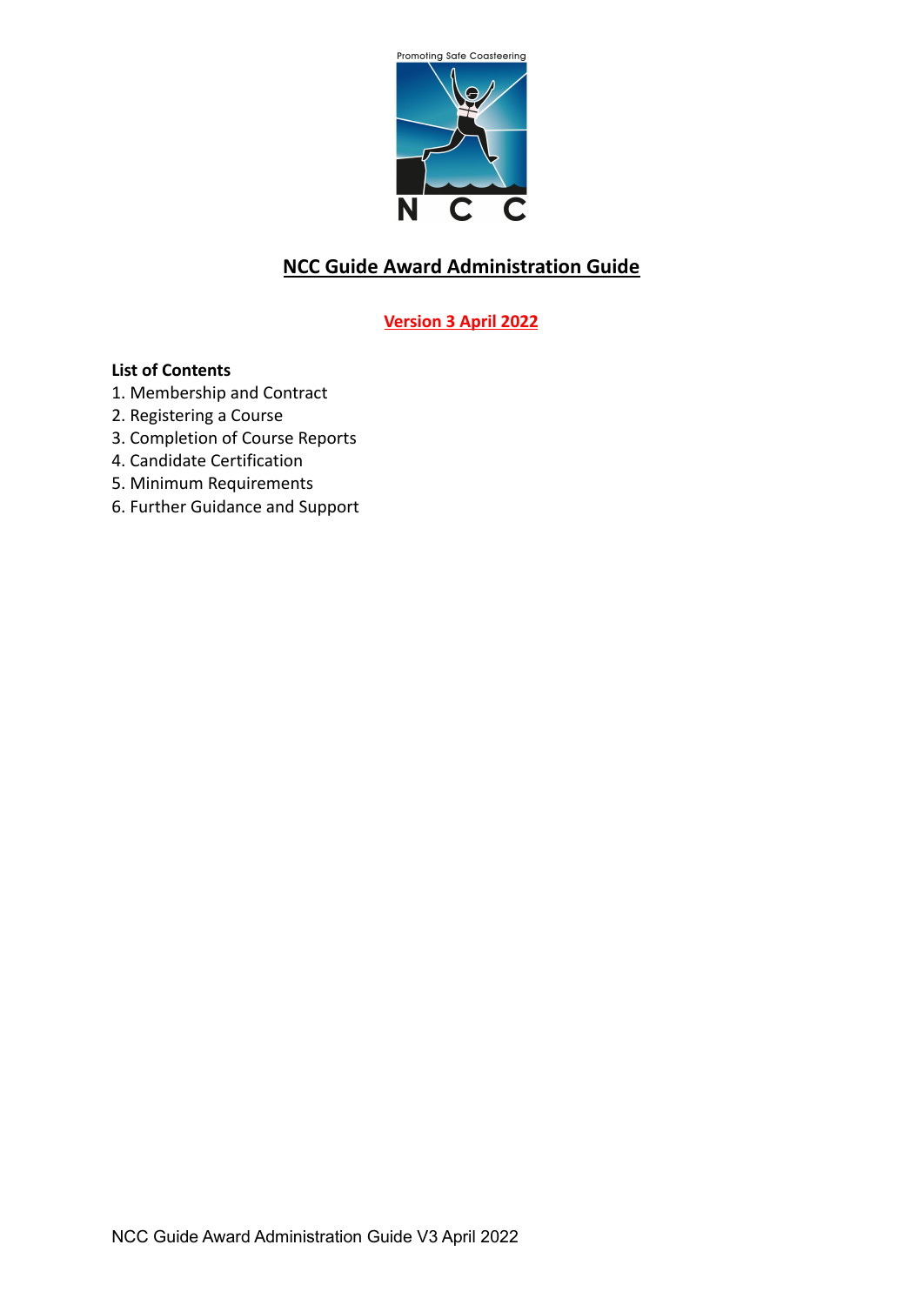## **1. Membership and Contract**

Before you can progress with providing a training and/or assessment course you must ensure that you have completed your provider contract, have registered as an individual member and paid your provider fees.

#### 1.1 **Provider Contact:**

To view this please [click here](https://www.nationalcoasteeringcharter.org.uk/coasteeringguideaward/)

## 1.2 **Membership and Provider Fees:**

#### [You can join and pay for your relevant membership / status here](https://www.nationalcoasteeringcharter.org.uk/join-ncc/)

The NCC Scheme Administrator keeps a master record of providers and it is your responsibility to ensure that your membership and contract status is in date

## **2. Registering a Course**

A course must be registered ahead of the commencement date (ideally at least 7 days) so that the Scheme Administrator can update the relevant files and when necessary, advertise the course on the [Course Calendar](https://calendar.google.com/calendar/u/1?cid=Y29hc3RlZXJpbmdndWlkZWF3YXJkQGdtYWlsLmNvbQ)

#### [To register a course please click here](https://forms.gle/eb72RkTCNNZNBnJx5)

You have the option to tick for closed courses so that they will not appear on the public (live) course calendar.

For courses that run over multiple sessions (e.g. not 2 consecutive days) the calendar input will just show the first date (additional info will be included in the description for candidates to get in touch with the provider for full information)

A reference number will be added to the course and link shared with you via Google Calendar so you can see the details of the course and information to be shared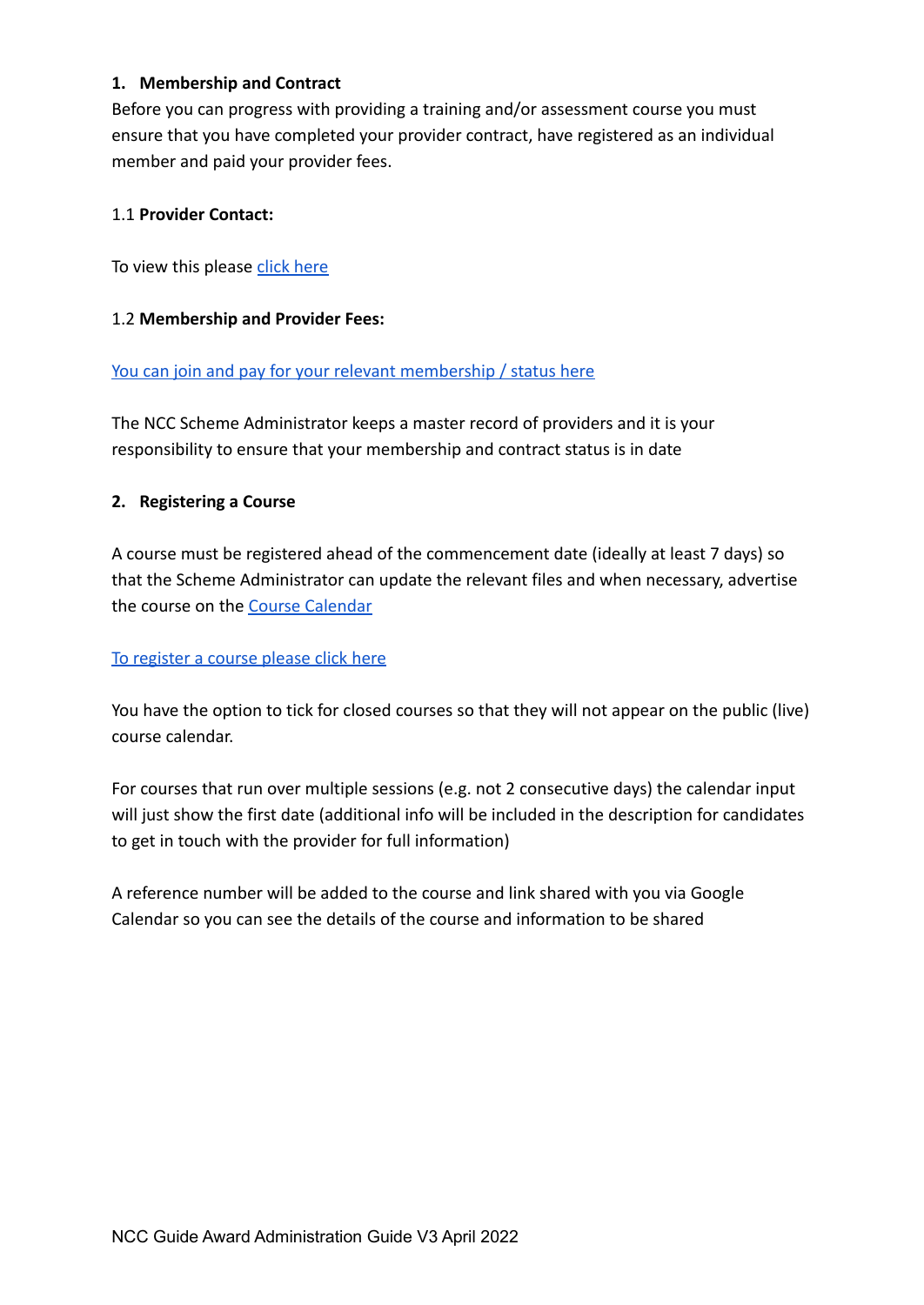## **3. Completion of Course Reports**

Following a training or assessment course a course report (TCCD) must be uploaded within 14 days of the course being completed. You will need to enter basic information about the course as well as a candidate detail sheet which you upload.

## 3.1 **Training Courses:**

Step 1) log your candidates details on the TCCD [To access a training course candidate info template \(please make a copy\) click here](https://docs.google.com/spreadsheets/d/1ZDo7TBc5L5n4i2sqaZySpPzmYbn-htVs3t8z3kWfRdc/edit?usp=sharing) (TCCD)

Step 2) Complete the training course info form and upload your TCCD (in excel or spreadsheet format) [To access the training course submission form click here](https://forms.gle/a2yZjbkGe9uQACqo8)

Step 3) Please complete this [short form](https://forms.gle/6XsXpvaoD1p2TCrf8) to help feedback on the course

#### 3.2 **Assessment Courses:**

Step 1) log your candidates details on the ACCD [To access an assessment course candidate info template \(please make a copy\) click here](https://docs.google.com/spreadsheets/d/1taIl4PlCgaJ6cfCPsNbFqHSGsA6mLZuJsR-uoxjZinU/edit?usp=sharing) (ACCD)

Step 2) Complete the assessment course info form and upload your ACCD (in excel or spreadsheet format)

[To access the assessment course submission form click here](https://forms.gle/RLHKyPmHLLFFQ7MW6)

Step 3) Please complete this [short form](https://forms.gle/6XsXpvaoD1p2TCrf8) to help feedback on the course

## **4. Candidate Certification**

Candidates will receive email confirmation of attendance on a training course or a certificate (pass) of assessment within 14 days of successful submission of the course report. Therefore, please inform your candidates that this process could take upto 28 days from completion of a course or assessment. If there is any incorrect information or forms are not complete then this process will of course take longer therefore it is essential that forms are completed accurately and in a timely manner.

Candidates records will be updated by the administrator on the Membership Database but providers are encouraged to keep their own records of the course (e.g. TCCD and ACCD forms inline with their own data storage protocols)